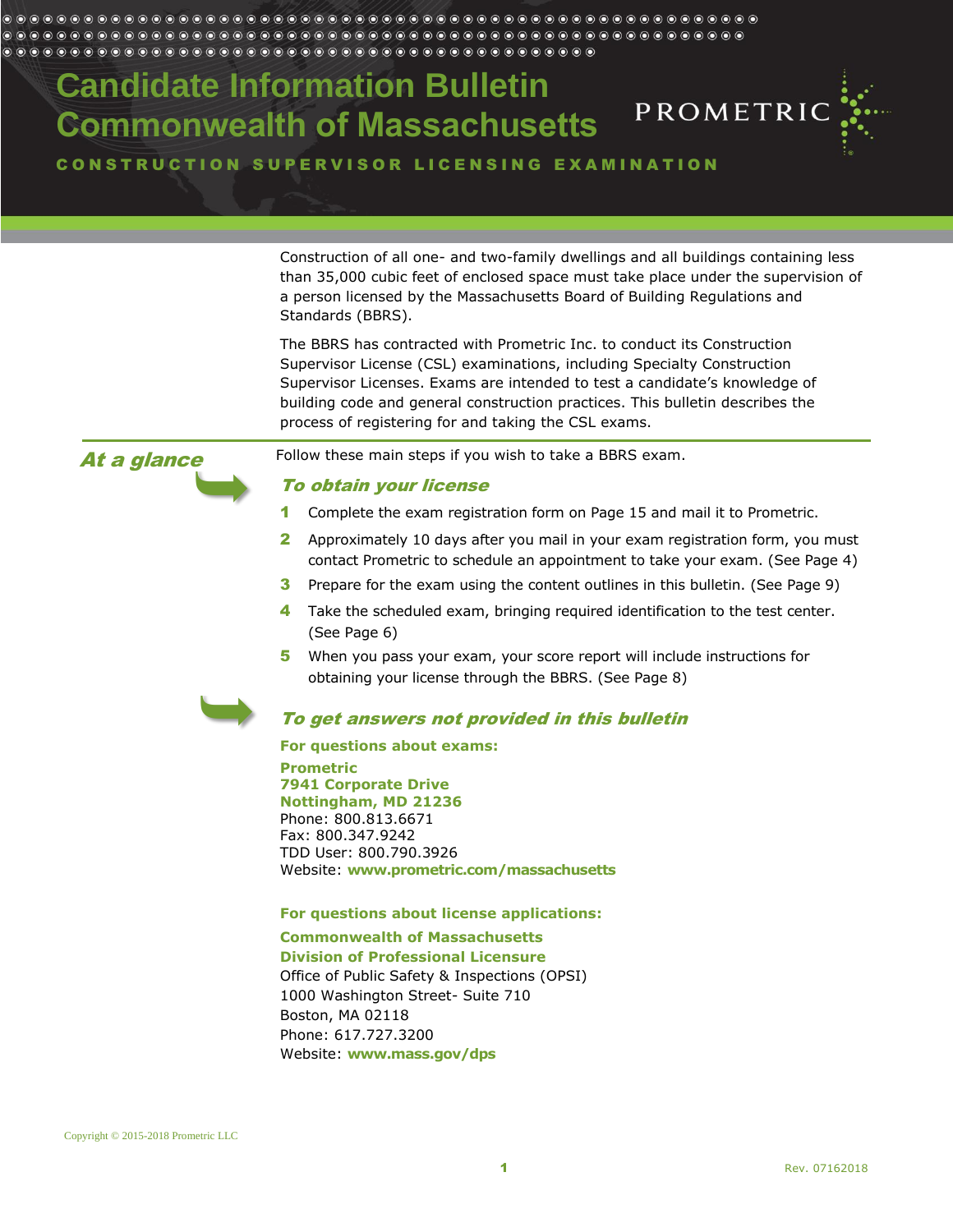<span id="page-1-0"></span>

| License<br>categories | A Construction Supervisors License (CSL) allows you to legally supervise persons<br>engaged in construction, reconstruction, alteration, repair, removal or demolition<br>of certain limited types of buildings. |
|-----------------------|------------------------------------------------------------------------------------------------------------------------------------------------------------------------------------------------------------------|
|                       | The BBRS licenses individuals in the following categories:                                                                                                                                                       |
|                       | Householded Tadjuduale must noongo a suggab ungotubkad CCL if thay digastly                                                                                                                                      |

**Unrestricted.** Individuals must possess a current unrestricted CSL if they directly supervise persons engaged in construction, reconstruction, alteration, repair, removal or demolition involving any activity regulated by the code for:

- Buildings containing less than 35,000 cubic feet of enclosed space; and
- One- and two-family dwellings or any accessory building thereto irrespective of size.

Restricted (One- and Two-Family Only). Individuals who hold a restricted (oneand two-family only) CSL shall be limited to direct supervision of persons engaged in construction, reconstruction, alteration, repair, removal or demolition involving any activity regulated by the code for:

Any one- and two-family dwellings or accessory buildings thereto irrespective of size.

Specialty Categories. The following CSLs apply to:

- Buildings containing less than 35,000 cubic feet of enclosed space; and
- One- and two-family dwellings or any accessory building thereto irrespective of size.

Masonry shall be limited to the direct supervision of persons engaged in construction, reconstruction, alteration, repair, removal, or demolition involving the elements of:

- Fireplaces, chimneys, required means of egress stairs of masonry construction;
- Masonry retaining walls deemed a threat to public safety, health or welfare and which retain four feet or more of unbalanced fill; and
- Other masonry structures for which a building permit is required and that would not fall under the requirements of Section 107 of the Building Code.

A Masonry CSL is not sufficient for the construction of masonry buildings for which a broader (unrestricted or restricted one- and two-family) CSL is required.

Roof Covering shall be limited to the direct supervision of persons engaged in the installation, alteration, repair, or removal of roof coverings as defined by the code.

**Window and Siding** shall be limited to the direct supervision of persons engaged in the installation, alteration, repair, or removal of windows and/or siding as defined by the code.

Solid Fuel Burning Appliance shall be limited to the direct supervision of persons engaged in the installation, alteration, repair, or removal of solid fuel burning appliances as defined by the code.

**Demolition** shall be limited to the direct supervision of persons engaged in the demolition or removal as defined by the code.

**Insulation** shall be limited to the direct supervision of persons engage in the installation of insulation as defined by the code.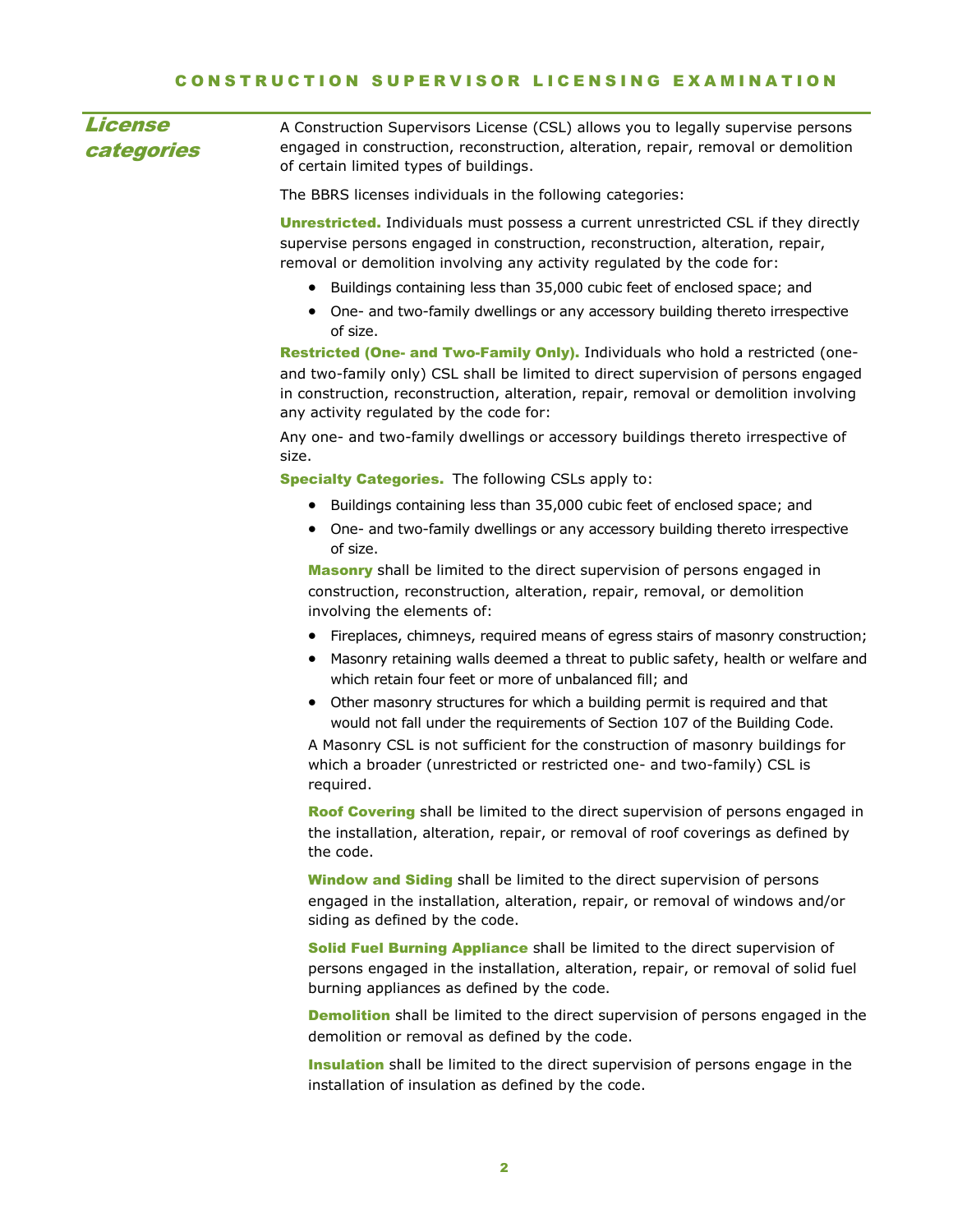| <b>Pre-exam</b>     | To be eligible to take a CSL exam, you must:                                                                                                                                                                                                                                                                                                     |
|---------------------|--------------------------------------------------------------------------------------------------------------------------------------------------------------------------------------------------------------------------------------------------------------------------------------------------------------------------------------------------|
| <b>requirements</b> | Be 18 years old at the time of the exam.<br>1.                                                                                                                                                                                                                                                                                                   |
|                     | Have at least three years of experience <sup>a</sup> in building construction or design in<br>2.                                                                                                                                                                                                                                                 |
|                     | the field in which you wish to be licensed.                                                                                                                                                                                                                                                                                                      |
|                     | 3. Provide documentation b of your experience.                                                                                                                                                                                                                                                                                                   |
|                     | 4. List your duties as they directly relate to the field of building construction or<br>design.                                                                                                                                                                                                                                                  |
|                     | 4. Provide a notarized signature indicating: 1) you have read and understand<br>this bulletin; 2) the truthfulness of the information provided on the registration<br>form; and 3) that you have filed all state tax returns and paid state taxes.<br>Information provided will be used by the state to determine eligibility for<br>licensure.  |
|                     | 6. Not have previously passed an examination in the same license class<br>and/or received a license in the same class.                                                                                                                                                                                                                           |
|                     | <b>Exceptions:</b>                                                                                                                                                                                                                                                                                                                               |
|                     | 1) individuals whose license has been expired for more than two<br>2) individuals as ordered to re-examine following an adjudicatory hearing.                                                                                                                                                                                                    |
|                     | Note a.                                                                                                                                                                                                                                                                                                                                          |
|                     | i.<br>Your work experience need not be continuous but must be a total of 36 months of full-<br>time (40 hours per week) experience within the past ten years. Exceptions:                                                                                                                                                                        |
|                     | Successful completion of a three- or four-year vocational high school or other<br>$\circ$<br>vocational school program in the field of building construction or completion of a<br>bachelor, master or PhD degree from an accredited college or university shall be<br>deemed as satisfying one year of work experience.                         |
|                     | Successful completion of a bachelor, master or PhD degree from an accredited college<br>$\circ$<br>or university in architecture or science, engineering, or technology in a related field<br>shall be deemed as satisfying two years work experience.                                                                                           |
|                     | Education can account for a maximum of two years experience.<br>$\circ$                                                                                                                                                                                                                                                                          |
|                     | ii.<br>Union affiliation only is not acceptable as work experience.                                                                                                                                                                                                                                                                              |
|                     | iii.<br>Active military service relevant to construction may be considered as work experience.                                                                                                                                                                                                                                                   |
|                     | Note b.                                                                                                                                                                                                                                                                                                                                          |
|                     | i.<br>Documentation of your work experience can be either:                                                                                                                                                                                                                                                                                       |
|                     | Tax forms. (See page 15, Exam Registration Form, Option A) W-2, or IRS Schedule<br>$\circ$<br>C or 1099 forms are acceptable. Submit forms for the equivalent of three years full<br>time experience. If education is used for experience then submit a copy of the                                                                              |
|                     | diploma and/or degree that you acquired.                                                                                                                                                                                                                                                                                                         |
|                     | <b>Letter of Attestation.</b> (See page 15 Exam Registration Form, Option B) In lieu of tax<br>$\circ$<br>records a letter of attestation from an individual (e.g. engineer, architect, employer,<br>military supervisor, licensed contractor, or other) stating that you have at least three<br>years of construction and/or design experience. |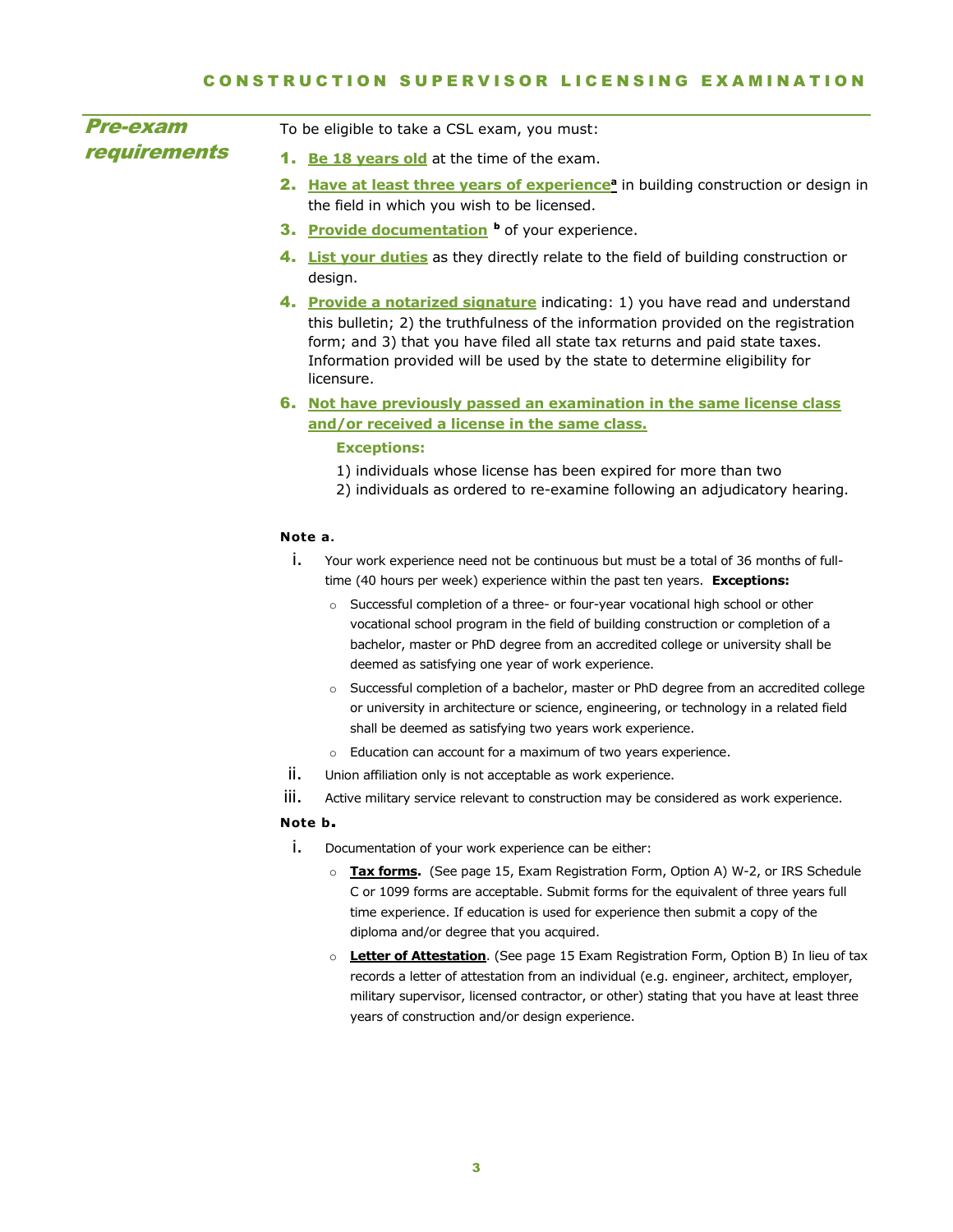<span id="page-3-0"></span>

| <b>Registering for</b><br>an exam | Once you determine that you have the necessary experience for licensure,<br>accurately and thoroughly complete your exam registration form. Mail the form,<br>along with all supporting documentation and the exam registration fee(s), to<br>Prometric.                                                                                          |                                                                                                                                                                                                                                               |  |
|-----------------------------------|---------------------------------------------------------------------------------------------------------------------------------------------------------------------------------------------------------------------------------------------------------------------------------------------------------------------------------------------------|-----------------------------------------------------------------------------------------------------------------------------------------------------------------------------------------------------------------------------------------------|--|
|                                   | Your initial application will be kept on file for two years. If you are not able to pass<br>your exam within the two-year window, you must submit a new application with<br>updated copies of all of the requested documentation.                                                                                                                 |                                                                                                                                                                                                                                               |  |
|                                   | <b>Accommodations.</b> If you require ADA accommodation, see "                                                                                                                                                                                                                                                                                    |                                                                                                                                                                                                                                               |  |
|                                   | Special consideration" on Page 5 before registering.                                                                                                                                                                                                                                                                                              |                                                                                                                                                                                                                                               |  |
|                                   | Holidays. Testing generally does not occur on the following holidays:                                                                                                                                                                                                                                                                             |                                                                                                                                                                                                                                               |  |
|                                   | New Year's Day<br>$\bullet$                                                                                                                                                                                                                                                                                                                       | Independence Day                                                                                                                                                                                                                              |  |
|                                   | Martin Luther King Jr. Day                                                                                                                                                                                                                                                                                                                        | Labor Day                                                                                                                                                                                                                                     |  |
|                                   | Presidents' Day                                                                                                                                                                                                                                                                                                                                   | Thanksgiving Day                                                                                                                                                                                                                              |  |
|                                   | <b>Memorial Day</b>                                                                                                                                                                                                                                                                                                                               | Christmas Day                                                                                                                                                                                                                                 |  |
|                                   | Additional state holidays may be observed in the state where you schedule your<br>exam appointment.                                                                                                                                                                                                                                               |                                                                                                                                                                                                                                               |  |
|                                   | <b>Exam registration fee</b>                                                                                                                                                                                                                                                                                                                      |                                                                                                                                                                                                                                               |  |
|                                   | The fee for each exam is \$100 payable to Prometric. If you are taking more than<br>one exam, fees for all exams may be included in one payment. MasterCard, Visa,<br>money order, company check, and cashier's check are accepted forms of payment.<br>Personal checks and cash are not accepted. Fees are nontransferable and<br>nonrefundable. |                                                                                                                                                                                                                                               |  |
|                                   | <b>Important</b> If you do not clearly indicate a minimum of 36 months of full-time<br>work experience, or if you do not fulfill any of the other requirements, or do not<br>provide attestation or W2 Forms the registration form will be returned to you for<br>correction(s).                                                                  |                                                                                                                                                                                                                                               |  |
|                                   | <b>Test centers</b>                                                                                                                                                                                                                                                                                                                               |                                                                                                                                                                                                                                               |  |
|                                   | You may take your exam at any Prometric test center in the United States.<br>A complete list of test center locations may be found by going<br>to www.prometric.com/massachusetts/construction and clicking on the                                                                                                                                |                                                                                                                                                                                                                                               |  |
|                                   | "Do More" button. Alternatively, you may call 800.853.5448.                                                                                                                                                                                                                                                                                       |                                                                                                                                                                                                                                               |  |
| <b>Scheduling an</b><br>exam      | appointment online or by phone.                                                                                                                                                                                                                                                                                                                   | Approximately 10 days after mailing your exam registration form, you should<br>contact Prometric to schedule your exam appointment. You can schedule an                                                                                       |  |
|                                   | <b>On the Internet</b><br>Schedule your exam online by accessing Prometric's Internet Registration Service<br>at www.prometric.com/massachusetts/construction.                                                                                                                                                                                    |                                                                                                                                                                                                                                               |  |
|                                   | <b>By phone</b><br>9 p.m. (Eastern time), Monday through Friday. Please have your Visa or<br>for your records.                                                                                                                                                                                                                                    | You may schedule your examination by calling 800.813.6671 between 8 a.m. and<br>MasterCard information available. At the end of the call, you will be given a<br>number confirming your appointment. Record and keep this confirmation number |  |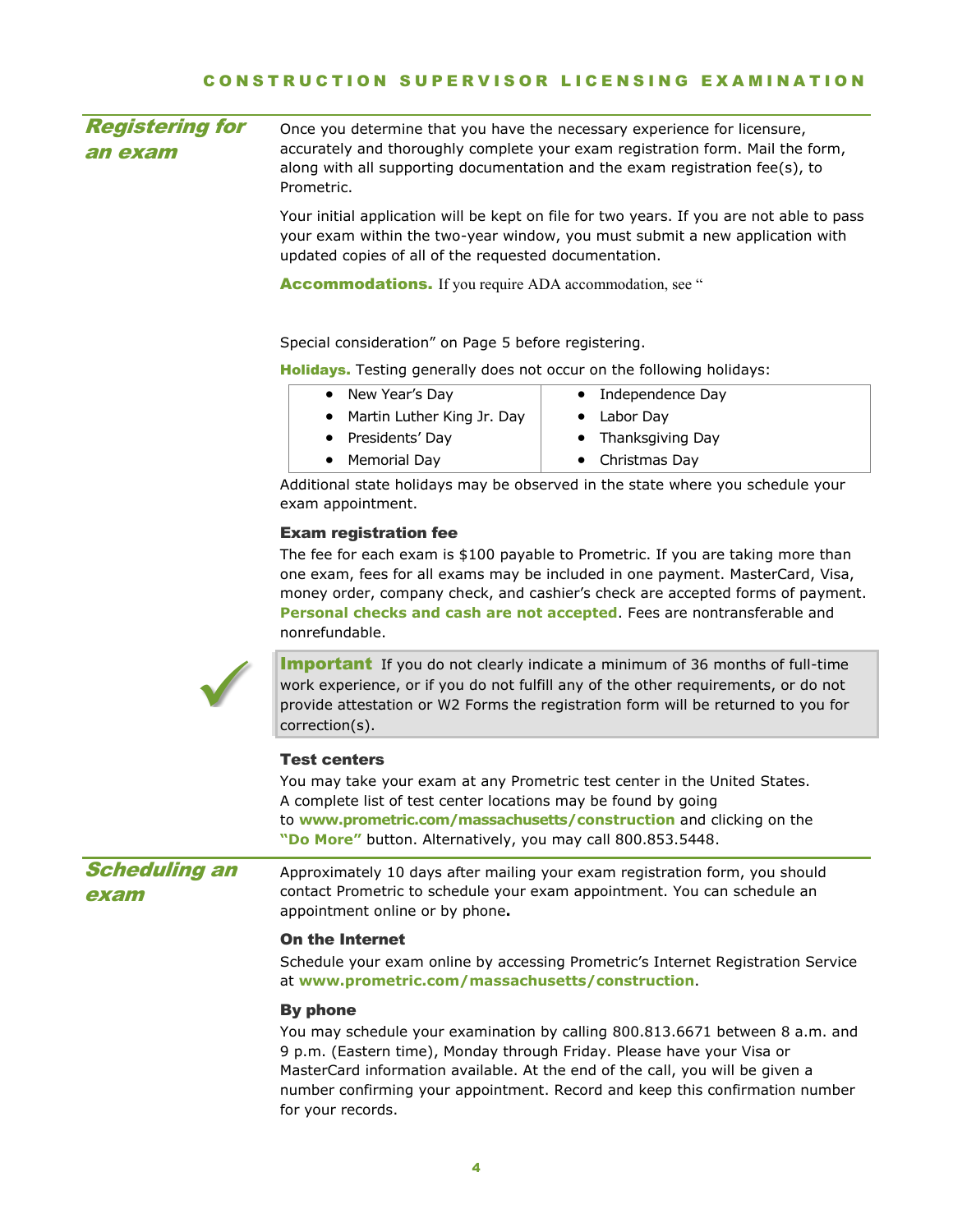

**Important** Once your exam registration form has been processed by Prometric, you have **90 days** to schedule your exam. After 90 days, your registration will expire and you will forfeit all fees submitted. We recommend that you do not register for your exam until you are prepared to take your exam.

# Rescheduling an exam

To avoid a rescheduling fee, you must contact Prometric at least **three full business days** before the day of your scheduled appointment. **Before you reschedule your exam**, refer to the following table to determine the **last day** you may reschedule without paying a \$40 rescheduling fee.

#### **Last day to reschedule with no fee**

| If your exam is on: | Call by 9 p.m. (Eastern time) the previous: |
|---------------------|---------------------------------------------|
| Monday              | Tuesday                                     |
| Tuesday             | Wednesday                                   |
| Wednesday           | Thursday                                    |
| Thursday            | Friday                                      |
| Friday              | Monday                                      |

Note that this schedule **does not** include holidays. Since holidays are not business days, they do not count against the three days (call earlier).

If you do not allow at least three full business days to reschedule your appointment, you must pay a \$40 rescheduling fee before choosing another appointment. You may pay any additional fee with Visa or MasterCard and reschedule your appointment online or by calling Prometric at 800.813.6671.

### If absent or late for your appointment

If you miss your appointment or arrive late and are not allowed to test, you must pay a \$40 rescheduling fee before choosing another appointment. This fee will allow you to use your original exam registration.

If you are unable to attend your scheduled exam due to illness or emergency, call Prometric. Under certain circumstances, the fee to reschedule may be waived. Prometric reserves the right to request documentation to support any illness or emergency claim.

### Emergency closings

Severe weather or an emergency could require canceling scheduled exams. If this occurs, Prometric will attempt to contact you by phone or e-mail; however, you may check for test site closures online at www.prometric.com/sitestatus. If the site is closed, your exam will be rescheduled without a rescheduling fee.

If a test center is open for testing and you choose not to appear for your appointment, you must pay a \$40 rescheduling fee. You must then reschedule your exam.

#### Retaking an exam

<span id="page-4-0"></span>If you do not pass your exam, you must complete another registration form, submit with another \$100 exam fee and schedule another exam appointment.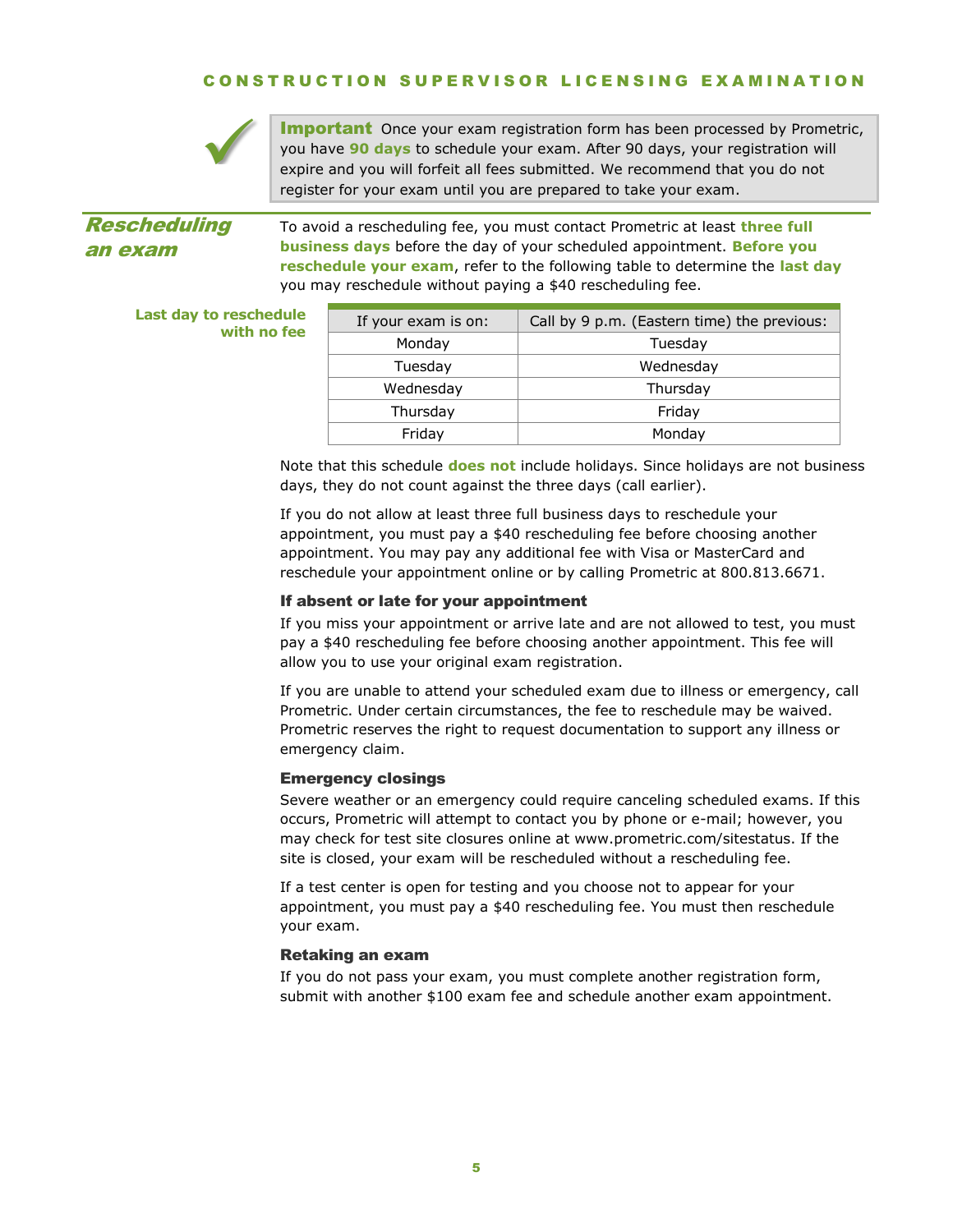<span id="page-5-0"></span>

| <b>Special</b><br>consideration     | ADA accommodation. If you require testing accommodations under the<br>Americans with Disabilities Act (ADA), please call Prometric at 888.226.9406 to<br>obtain an accommodation request form. Reasonable testing accommodations are<br>provided to allow candidates with documented disabilities recognized under the<br>ADA an opportunity to demonstrate their skills and knowledge. |
|-------------------------------------|-----------------------------------------------------------------------------------------------------------------------------------------------------------------------------------------------------------------------------------------------------------------------------------------------------------------------------------------------------------------------------------------|
|                                     | Submit professional documentation of your disability with your form to help us<br>determine the necessary testing arrangements. Thirty days' advance notice is<br>required for all special testing arrangements. There is no additional charge for<br>these accommodations.                                                                                                             |
|                                     | <b>ESL note.</b> If English is your second language, please note that a language barrier<br>is not considered a disability.                                                                                                                                                                                                                                                             |
| <b>What to bring</b><br>on exam day | Your exam will be given by computer at a Prometric test center. You do not need<br>any computer experience or typing skill to take your exam. Before you start the<br>exam, you will receive a personalized introduction to the testing system. You can<br>also take an introductory lesson on the computer.                                                                            |
|                                     | Arrival. You should arrive at least 30 minutes before your scheduled exam<br>appointment. This allows time for you to sign in and for staff to verify your<br>identification and documentation.                                                                                                                                                                                         |
|                                     | References. You are allowed to use the Massachusetts State Building Code and<br>the reference standards identified in the content outline (see Page 9) during your<br>exam and <b>must bring</b> copies of these references with you to the test center.                                                                                                                                |
|                                     | Identification. You must present a valid form of identification before you can test.<br>That identification document <b>must</b> :                                                                                                                                                                                                                                                      |
|                                     | Be government-issued (e.g., driver's license, passport, state-issued<br>$\bullet$<br>identification card or military identification card).                                                                                                                                                                                                                                              |
|                                     | Contain <b>both</b> a current photo and your signature. Have a name that exactly<br>matches the name used to register for the exam (including designations such<br>as "Jr." and "III").                                                                                                                                                                                                 |
|                                     | <b>Important</b> You will not be permitted to test without proper identification.<br>Failure to provide appropriate identification at the time of the exam is considered a<br>missed appointment. As a result, you must pay a \$40 rescheduling fee before<br>choosing another appointment.                                                                                             |
|                                     | If you cannot provide the identification listed above, contact Prometric before<br>scheduling your appointment to arrange an alternative way to meet this<br>requirement.                                                                                                                                                                                                               |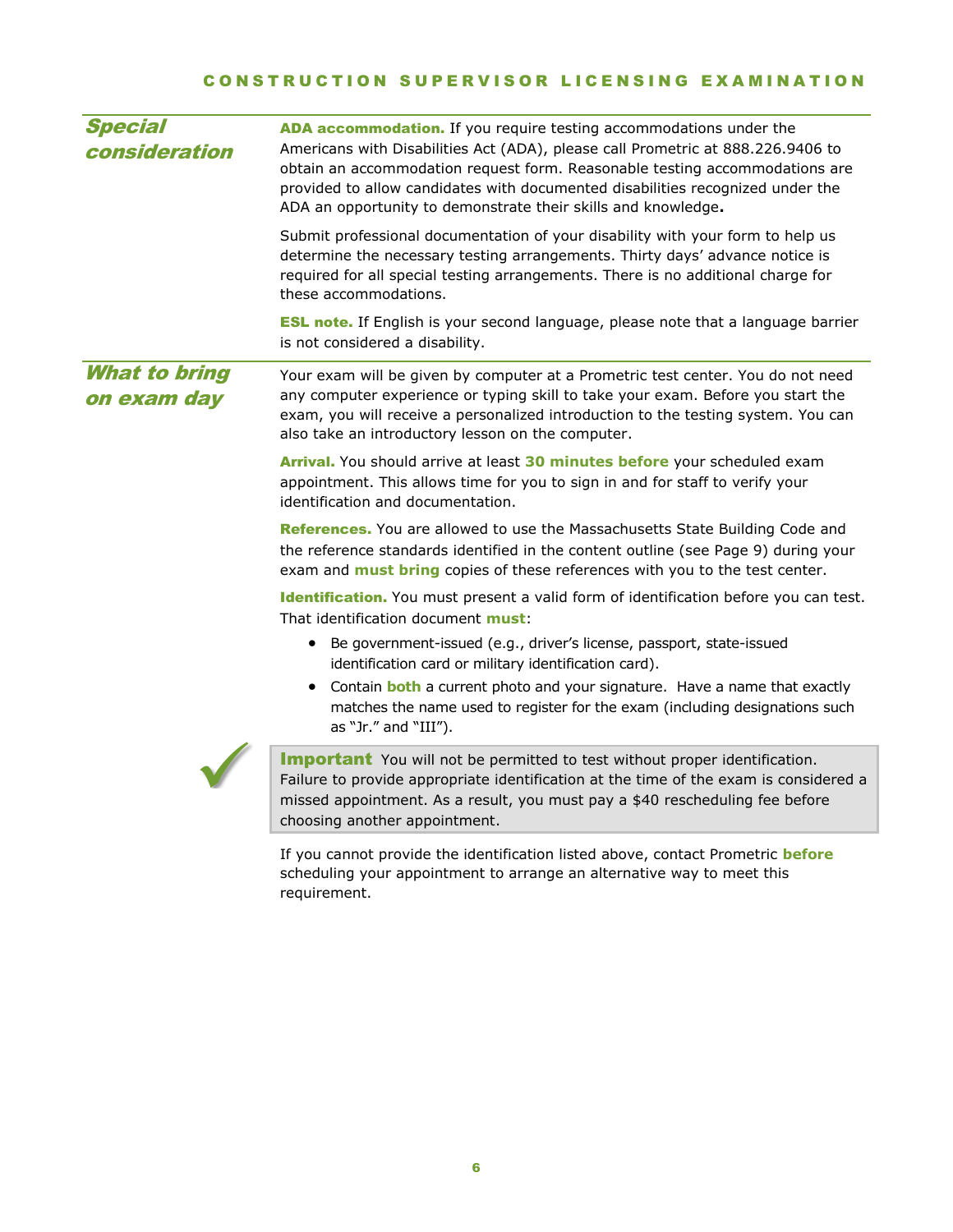| <b>Test center</b><br>regulations           | To ensure that all candidates are tested under equally favorable conditions, the<br>following regulations and procedures will be observed at each test center. Failure<br>to follow any of these security procedures may result in the disqualification of your<br>examination. All testing sessions are video and audio recorded.                                                                                                                                                                                                    |
|---------------------------------------------|---------------------------------------------------------------------------------------------------------------------------------------------------------------------------------------------------------------------------------------------------------------------------------------------------------------------------------------------------------------------------------------------------------------------------------------------------------------------------------------------------------------------------------------|
| <b>References</b>                           | Only approved references are allowed during the exam. Highlighting, tabs and<br>$\bullet$<br>written notes in the references are permitted prior to arriving at the test site.<br>However, during the exam you may not write in the references.<br>Reference materials will be checked at the exam site before and after the<br>$\bullet$<br>exams. Any reference material that has been written in during the exam will be<br>confiscated.<br>Sharing reference materials is not allowed. No other reference materials,<br>$\bullet$ |
|                                             | loose-leaf papers or study materials are allowed at the test center. If you are<br>found with these or any other aids, you will not be allowed to continue the<br>exam and your answers will not be scored.                                                                                                                                                                                                                                                                                                                           |
|                                             | Please note that the reference list on Page 10 reflects the reference<br>changes going into effect beginning January 1, 2018. The changes<br>reflect the MASU and MASR exams at this time; the specialty exams<br>will be updated in coming months.                                                                                                                                                                                                                                                                                   |
| <b>Calculators</b>                          | You may use a silent, handheld, solar or battery-operated,<br>$\bullet$<br>nonprogrammable calculator (without paper tape-printing capabilities or<br>alphabetic keypads). Construction calculators are not allowed.                                                                                                                                                                                                                                                                                                                  |
| <b>Personal items</b>                       | You <b>must not</b> bring any personal/unauthorized items into the testing<br>٠<br>room. Such items include but are not limited to: cell phones, PDAs,<br>pagers, cameras, recording devices, photographic equipment, watches,<br>outerwear, hats, food, drinks, purses, briefcases, backpacks, and<br>notebooks.                                                                                                                                                                                                                     |
| <b>Breaks</b><br><b>Visitors</b>            | If you leave the testing room while an exam is in progress, you must sign<br>out/in on the roster and you will lose exam time. You are not allowed to use<br>any electronic devices or phones during breaks.<br>No guests, visitors or family members are allowed in the testing area.<br>$\bullet$                                                                                                                                                                                                                                   |
| <b>Misconduct or</b><br>disruptive behavior | Candidates who engage in any kind of misconduct or disruptive or<br>$\bullet$<br>offensive behavior may be dismissed from the examination. Examples are:<br>giving or receiving help, taking part in an act of impersonation, removing<br>test materials or notes from the testing room, using rude or offensive<br>language and behavior that delays or interrupts testing.                                                                                                                                                          |
| <b>Weapons</b>                              | Weapons are not allowed at the test center.                                                                                                                                                                                                                                                                                                                                                                                                                                                                                           |
|                                             | <b>Important</b> Every time you enter the test room, you will be asked to turn your<br>pockets inside out to confirm that you have no prohibited items. The test center<br>administrator will collect any materials that violate the rules.                                                                                                                                                                                                                                                                                           |
|                                             | <b>Copyrighted questions.</b> All test questions are the property of Prometric Inc. and<br>are protected by copyright. Federal law provides severe civil and criminal penalties                                                                                                                                                                                                                                                                                                                                                       |

If questions arise. Test center administrators are not allowed to answer any questions pertaining to the exam content. If you do not understand a question on the exam, you should answer the question to the best of your ability. There is no penalty for guessing.

for the unauthorized reproduction, distribution, or exhibition of copyrighted

materials.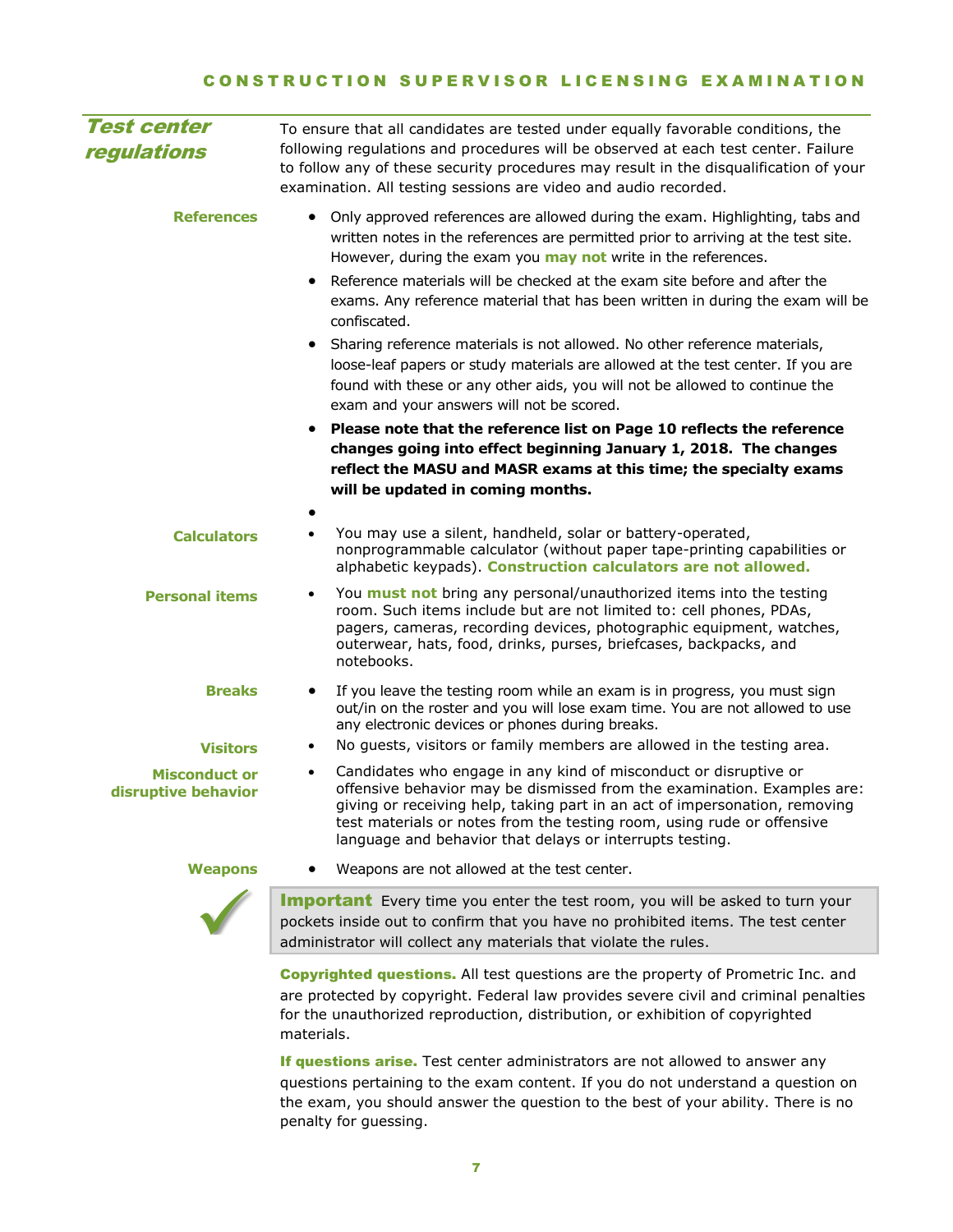<span id="page-7-0"></span>

| <b>Your exam</b><br>results      | At the end of your exam, you will receive a printed score report. Your signature on<br>the exam registration form constitutes written authorization for Prometric to<br>release exam scores to the BBRS. To ensure confidentiality, exam results will not<br>be released over the phone or faxed.                                                                                                                                                                                              |                |  |
|----------------------------------|------------------------------------------------------------------------------------------------------------------------------------------------------------------------------------------------------------------------------------------------------------------------------------------------------------------------------------------------------------------------------------------------------------------------------------------------------------------------------------------------|----------------|--|
|                                  | Passing score. If you receive a score of 70 percent or above, the score report will<br>have the word "pass" printed on it. Numerical passing scores are not reported to<br>avoid potential misuse of the scores in hiring. Your score report will include<br>information on obtaining your license.                                                                                                                                                                                            |                |  |
|                                  | Retake information. Candidates who do not pass the exam will receive a score<br>report with the word "fail" printed on it. The score report will also contain the<br>candidate's numerical score and a Strength and Weakness Report.                                                                                                                                                                                                                                                           |                |  |
|                                  | <b>Important</b> You may take the exam twice in a 90-day period. Once the 90-day<br>period expires, you can again take the exam twice in the next 90-day period. It is<br>recommended that you spend some time studying between attempts.                                                                                                                                                                                                                                                      |                |  |
| <b>Receiving your</b><br>license | If you pass your exam, your score report will include instructions on applying for<br>and obtaining your license. License applications are processed in approximately<br>30 days after receipt. You must submit the application and licensure fee to the<br>Department of Public Safety (DPS) within one year from the date you passed your<br>$exam(s)$ .                                                                                                                                     |                |  |
|                                  | The Specialty License Categories are considered to be subsets of the<br>Commonwealth's construction supervisor license program. Although a license<br>candidate is required to take and pass an exam for each license category, rather<br>than paying a \$100 exam administration fee for each exam, plus \$150 per license,<br>a candidate may apply for and receive a single license card from the DPS for a<br>single fee of \$150 for any combination of the Specialty License Categories. |                |  |
|                                  | However, in order to pay the reduced \$150 licensure fee, a candidate must apply<br>for all license categories on a single application. If a candidate submits separate<br>applications for each license category, he/she will be required to pay a \$150 fee<br>with each application. The following tables illustrate the cost difference between<br>submitting a single application versus multiple applications.                                                                           |                |  |
|                                  | <b>Example of Submitting a Single Application</b>                                                                                                                                                                                                                                                                                                                                                                                                                                              |                |  |
|                                  | Roofing exam administration fee                                                                                                                                                                                                                                                                                                                                                                                                                                                                | \$100          |  |
|                                  | Masonry exam administration fee                                                                                                                                                                                                                                                                                                                                                                                                                                                                | \$100          |  |
|                                  |                                                                                                                                                                                                                                                                                                                                                                                                                                                                                                |                |  |
|                                  | Single DPS license issuance application fee                                                                                                                                                                                                                                                                                                                                                                                                                                                    | \$150          |  |
|                                  | <b>Total</b>                                                                                                                                                                                                                                                                                                                                                                                                                                                                                   | \$350          |  |
|                                  |                                                                                                                                                                                                                                                                                                                                                                                                                                                                                                |                |  |
|                                  | <b>Example of Submitting Multiple Applications</b>                                                                                                                                                                                                                                                                                                                                                                                                                                             |                |  |
|                                  | Roofing exam administration fee<br>Masonry exam administration fee                                                                                                                                                                                                                                                                                                                                                                                                                             | \$100<br>\$100 |  |
|                                  | DPS Roofing license issuance application fee                                                                                                                                                                                                                                                                                                                                                                                                                                                   | \$150          |  |
|                                  | DPS Masonry license issuance application fee                                                                                                                                                                                                                                                                                                                                                                                                                                                   | \$150          |  |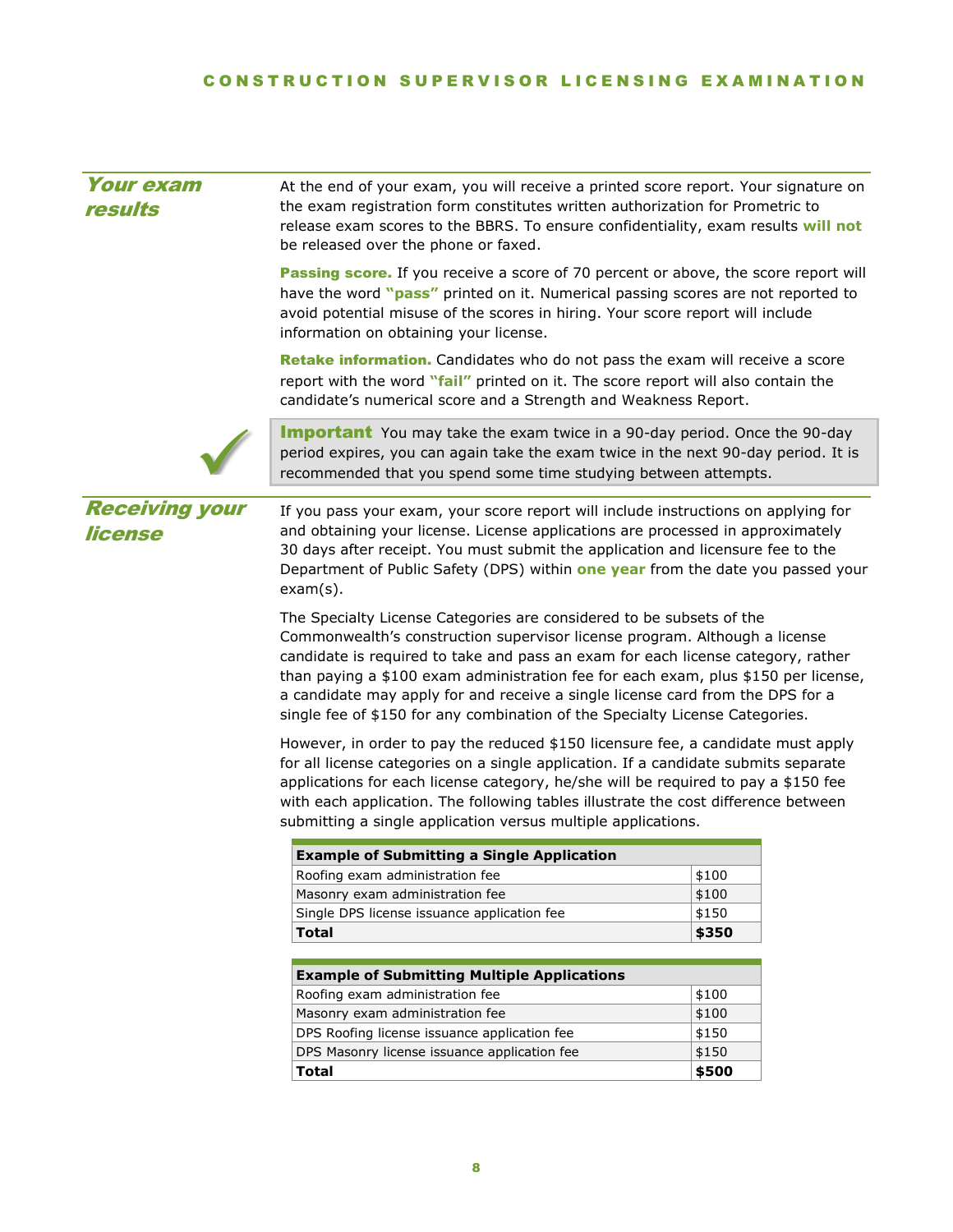### C O N S T R U C T I O N S U P E R V I S O R L I C E N S I N G E X A M I N A T I O N

Resultantly, an applicant may receive a single license card identifying six Specialty Categories for a fee of \$150 (plus, of course, \$600 for each exam administration fee for a total payment of \$750).

**Unrestricted** and **Restricted License** cards are issued separately. Therefore, the fee for an Unrestricted or Restricted License is always the exam administration fee of \$100 plus the DPS license issuance fee of \$150 for a total of \$250.



Note Your full name must be typed or legibly printed on your bank check or money order. **No personal checks will be accepted**. Failure to comply with these regulations may require you to take the exam again.

### Appeals process

Our goal is to provide a quality exam and a pleasant testing experience for every candidate. If you are dissatisfied with either and believe we can correct the problem, we would like to hear from you. We provide an opportunity for general comments at the end of your exam. Your comments will be reviewed by our personnel, but you will not receive a direct response.

If you are requesting a response about exam content, registration, scheduling or test administration (testing site procedures, equipment, personnel, etc.), please submit an appeal in writing. Your appeal letter must provide your name and Social Security number, the exam title, the date you tested and the details of your concern, including all relevant facts. Be sure to include your signature and return address. Mail your appeal letter to:

### **Prometric ATTN: Appeals Committee** 7941 Corporate Drive Nottingham, MD 21236

The Appeals Committee will review your concern and send you a written response within 20 business days of receipt. **Faxed appeals are not accepted** because an original signature is required.

### <span id="page-8-0"></span>Exam content outlines

Prometric works closely with the BBRS to ensure that exams meet all requirements and professional test development standards. Exam questions are derived from the Massachusetts State Building Code as well as from areas of general knowledge and experience that are considered relevant to the duties of construction supervisors in Massachusetts.

A panel of experts in the construction field established the recommended passing score for each Massachusetts Construction Supervisor Licensing examination by determining the minimum knowledge needed to be licensed. A score of 70 percent or above is required to pass each exam.

The exams are open book and multiple-choice. The following content outlines list all subjects covered by each exam and the percentage of questions asked about each topic. Each outline indicates the number of questions on the exam and the maximum time allowed to take the exam.

Exam references. You are allowed to use the Massachusetts State Building Code and the reference standards identified in each of the following content outlines during your exam and **must bring** your own copies with you to the test center.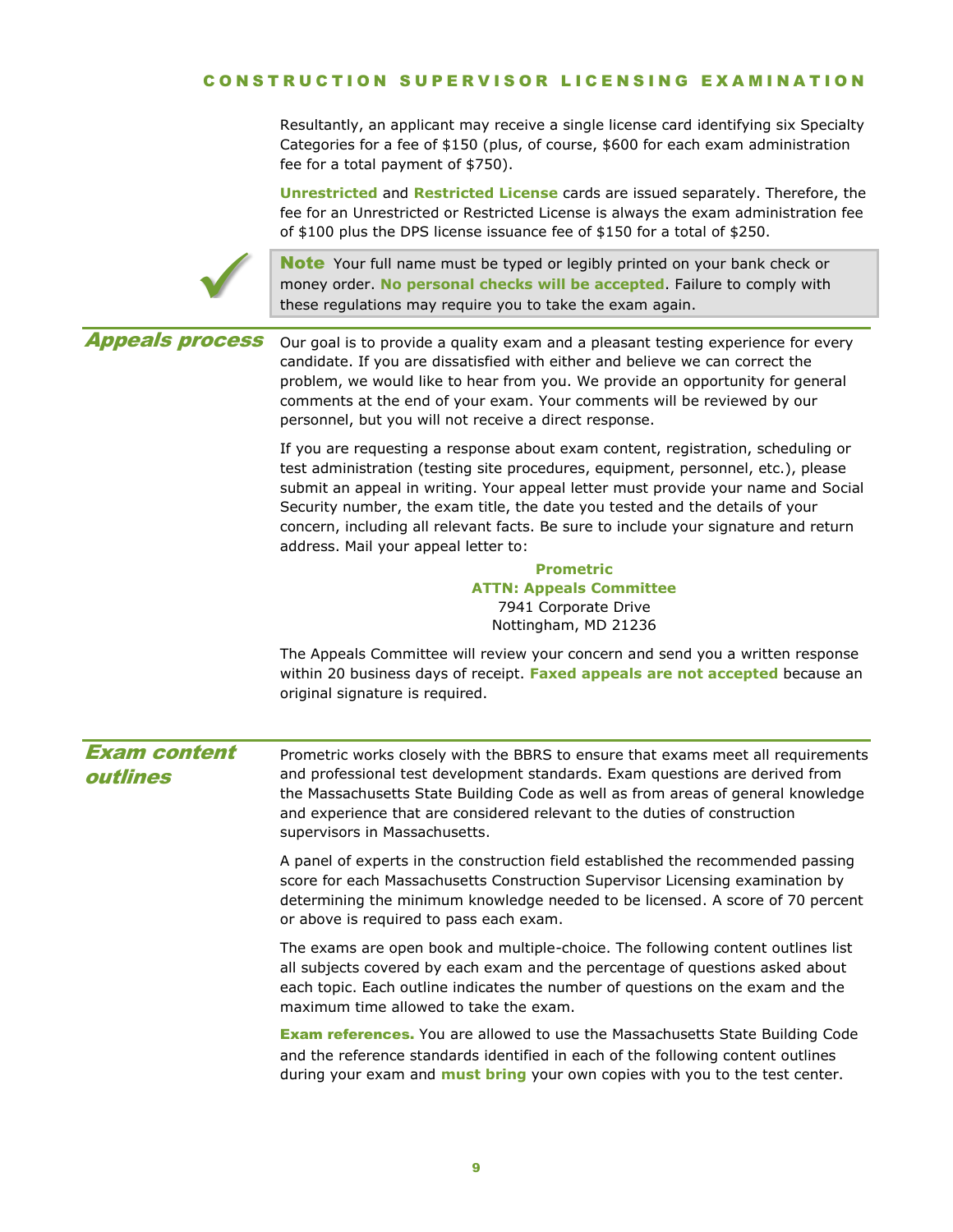#### **Unrestricted Construction Supervisor Exam Content Outline 75 questions—3-hour time limit**

**Scope** – An Unrestricted Construction Supervisor is responsible for directly supervising persons (including self) who are engaged in construction, reconstruction, alteration, repair, removal, or demolition involving any activity regulated by the Code for: buildings containing less than 35,000 cubic feet of enclosed space, oneand two-family dwellings or any accessory buildings thereto, irrespective of size, buildings used for farm purposes, and retaining walls less than 10 feet in height at all points along the wall as measured from the base of the footing to the top of the wall.

| <b>Subject Area</b>                                                     | Percent |
|-------------------------------------------------------------------------|---------|
| Unrestricted Construction Supervisor<br>Administrative Responsibilities | 8       |
| General Building Construction Knowledge                                 | 11      |
| <b>Energy Efficiency</b>                                                | 6       |
| Accessibility                                                           | 4       |
| Sitework and Foundations                                                | 7       |
| Concrete and Masonry                                                    | q       |
| Moisture Intrusion/Protection                                           |         |
| Structural Framing (Steel and Wood)                                     | 13      |
| Roofing/Exterior Walls                                                  |         |
| Doors/Windows                                                           | 5       |
| Interior Environment (Mechanical and<br>Ventilation)                    |         |
| Fire Protection (Mechanical)                                            | 5       |
| Safety (Construction Safety and Lead<br>Remediation)                    | 11      |
|                                                                         |         |

#### **References**

The exam questions are based on the following references. Any edition of the references is **allowed** in the testing center for your use while taking the Unrestricted Construction Supervisor Exam.

- 1. *Code of Federal Regulations*, Title 29, Part 1926 (OSHA), Most Current July Revision, Superintendent of Documents, P.O. Box 979054, St. Louis, MO 63197, 866.512.1800, **www.gpo.gov**.
- 2. *International Building Code*, 2015, International Code Council (ICC), 4051 West Flossmoor Road, Country Club Hills, IL 60478-5795, **www.iccsafe.org**.
- 3. *International Energy Conservation Code*, 2015, International Code Council (ICC), 4051 West Flossmoor Road, Country Club Hills, IL 60478-5795, **www.iccsafe.org**.
- 4. *International Residential Code for One- and Two-Family Dwellings*, 2015, International Code Council, 4051 West Flossmoor Road, Country Club Hills, IL 60478-5795, **www.iccsafe.org**.
- 5. *Massachusetts State Building Code for One- and Two-Family Dwellings (780 CMR)*, Ninth Edition, Secretary of the Commonwealth, State Bookstore, State House, Room 116, Boston, MA 02133, **[www.sec.state.ma.us](http://www.sec.state.ma.us/)**
- 6. *Massachusetts State Building Code Base Volume (Commercial), 780 CMR,* Ninth Edition, Secretary of

the Commonwealth, State Bookstore, State House, Room 116, Boston, MA 02133, **www.sec.state.ma.us**.

7. *Architectural Access Board Rules and Regulations (521 CMR)*, 2006, Massachusetts Secretary of the Commonwealth, State Bookstore, State House, Room 116, Boston, MA 02133, **www.sec.state.ma.us**.

### **Restricted Construction Supervisor Exam Content Outline 60 questions—3-hour time limit**

**Scope** – A Restricted Construction Supervisor is responsible for directly supervising persons (including self) who are engaged in the construction, reconstruction, alteration, repair, removal, or demolition involving any activity regulated by the Code for any one- and two-family dwelling and accessory buildings thereto, irrespective of size.

| <b>Subject Area</b>                       | Percent |
|-------------------------------------------|---------|
| <b>Restricted Construction Supervisor</b> | 10      |
| Administrative Responsibilities           |         |
| <b>Energy Efficiency</b>                  | 7       |
| Sitework and Foundations                  | 12      |
| Concrete and Masonry                      |         |
| Moisture Intrusion/Protection             |         |
| <b>Structural Framing</b>                 | 16      |
| Roofing/Exterior Walls                    | 8       |
| Doors/Windows                             | 8       |
| <b>Interior Environment</b>               | 8       |
| Fire Protection                           |         |
| Safety                                    | 1 ດ     |
|                                           |         |

#### **References**

The exam questions are based on the following references. Any edition of the references is **allowed** in the testing center for your use while taking the Restricted Construction Supervisor Exam.

- 1. *Code of Federal Regulations*, Title 29, Part 1926 (OSHA), Most Current July Revision, Superintendent of Documents, P.O. Box 979054, St. Louis, MO 63197, 866.512.1800, **www.gpo.gov**.
- 2. *International Energy Conservation Code*, 2015, International Code Council (ICC), 4051 West Flossmoor Road, Country Club Hills, IL 60478-5795, **www.iccsafe.org**.
- 3. *Massachusetts State Building Code for One- and Two-*Family Dwellings (780 CMR), Ninth Edition, Secretary of the Commonwealth, State Bookstore, State House, Room 116, Boston, MA 02133, **www.sec.state.ma.us**.
- 4. *International Residential Code for One- and Two-Family Dwellings*, 2015, International Code Council, 4051 West Flossmoor Road, Country Club Hills, IL 60478-5795, **[www.iccsafe.org](http://www.iccsafe.org/)**.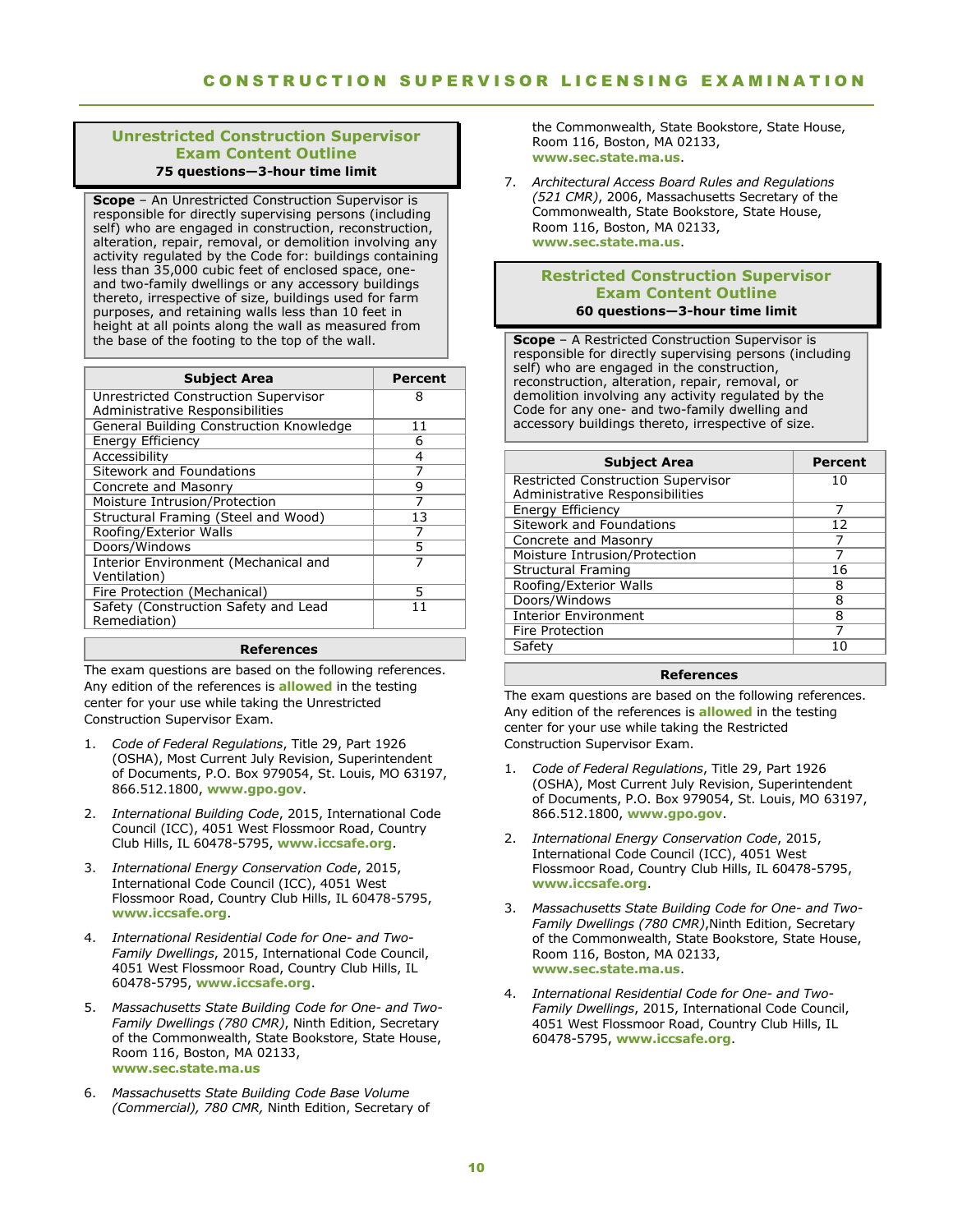### **Masonry Construction Supervisor Exam Content Outline**

### **50 questions—3-hour time limit**

**Scope** – A Masonry Construction Supervisor is responsible for directly supervising individuals (including self) who are engaged in construction, reconstruction, alteration, repair, removal or demolition involving the elements of fireplaces, chimneys, required means of egress stairs of masonry, masonry retaining walls deemed to be a threat to public safety, health or welfare and that retain four feet or more of unbalanced fill, and other masonry structures for which a building permit is required, so long as such is not governed by construction control provisions of the Massachusetts Basic Building Code. A masonry license is not sufficient for the construction of masonry buildings. Supervision of such work would require possession of at least a restricted construction supervisor license, dependant upon the scope of work.

| <b>Subject Area</b>                                                       | Percent |
|---------------------------------------------------------------------------|---------|
| <b>Masonry Construction Supervisor</b><br>Administrative Responsibilities | 16      |
| Mortar and Grout                                                          | 10      |
| Masonry Wall Construction                                                 | 30      |
| Masonry Fireplace Construction                                            | 14      |
| Masonry Chimney Construction                                              | 14      |
| <b>Energy Efficiency</b>                                                  | 6       |
| Safety                                                                    | 10      |

#### **References**

The exam questions are based on the following references. Any edition of the references **is allowed** in the testing center for your use while taking the Masonry Construction Supervisor Exam.

- 1. *Code of Federal Regulations*, Title 29, Part 1926 (OSHA), Most Current July Revision, Superintendent of Documents, P.O. Box 979054, St. Louis, MO 63197, 866.512.1800, **www.gpo.gov**.
- 2. *International Energy Conservation Code*, 2009, International Code Council (ICC), 4051 West Flossmoor Road, Country Club Hills, IL 60478-5795, **www.iccsafe.org**.
- 3. *International Residential Code for One- and Two-Family Dwellings*, 2009, International Code Council, 4051 West Flossmoor Road, Country Club Hills, IL 60478-5795, **www.iccsafe.org**.
- 4. *Massachusetts State Building Code for One- and Two-Family Dwellings (780 CMR)*, Eighth Edition, Secretary of the Commonwealth, State Bookstore, State House, Room 116, Boston, MA 02133, **[www.sec.state.ma.us](http://www.sec.state.ma.us/)**.

#### **Roof Covering Construction Supervisor Exam Content Outline 35 questions—2-hour time limit**

**Scope** –Roof Covering Construction Supervisor is responsible for directly supervising persons (including self) who are engaged in the installation, alteration, repair or removal of roof coverings or roofs of buildings of any use group that contain less than 35,000 cubic feet of enclosed space and/or buildings or structures for agricultural use. A Roof Covering Construction Supervisor is not authorized to work on or supervise work relating to the structural elements of a roof, including sheathing.

Tests a candidate's knowledge of the installation, repair and replacement of low and steep slope roof coverings, including the fabrication and installation of sheet metal, incidental to roof coverings, and installation of shingles, shakes, roll roofing materials, tile, slate and other prefabricated shingle products.

| <b>Subject Area</b>                                                                  | Percent |
|--------------------------------------------------------------------------------------|---------|
| Residential Roof Covering Construction<br>Supervisor Administrative Responsibilities | 14      |
| Steep Slope                                                                          | 72      |
| Safety                                                                               | 14      |

#### **References**

The exam questions are based on the following references. Any edition of the references **is allowed** in the testing center for your use while taking the Roof Covering Construction Supervisor Exam.

- 1. *Code of Federal Regulations*, Title 29, Part 1926 (OSHA), Most Current July Revision, Superintendent of Documents, P.O. Box 979054, St. Louis, MO 63197, 866.512.1800, **www.gpo.gov**.
- 2. *International Residential Code for One- and Two-Family Dwellings*, 2009, International Code Council, 4051 West Flossmoor Road, Country Club Hills, IL 60478-5795, **www.iccsafe.org**.
- 3. *Massachusetts State Building Code for One- and Two-Family Dwellings (780 CMR)*, Eighth Edition, Secretary of the Commonwealth, State Bookstore, State House, Room 116, Boston, MA 02133, **www.sec.state.ma.us**.
- 4. *NRCA Steep Slope Roof Systems,* 2009, National Roofing Contractor's Association, 10255 West Higgins Road, Suite 600, Rosemont, IL 60018-5607, **www.nrca.net/rp/pubstore**.
- 5. *International Residential Code for One- and Two-Family Dwellings*, 2009, International Code Council, 4051 West Flossmoor Road, Country Club Hills, IL 60478-5795, **[www.iccsafe.org](http://www.iccsafe.org/)**.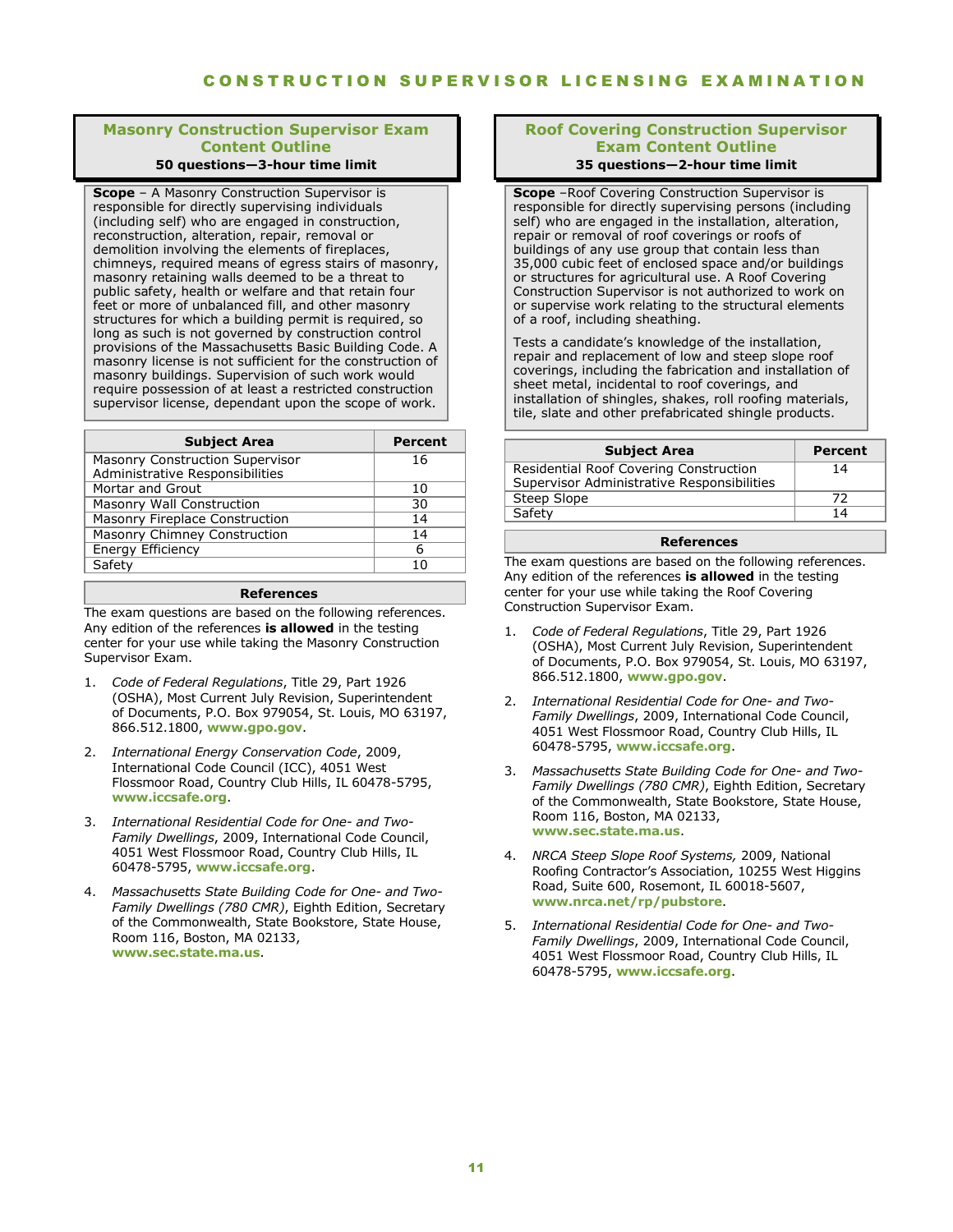### **Window and Siding Construction Supervisor Exam Content Outline 35 questions—2-hour time limit**

**Scope** – A Window and Siding Construction Supervisor is responsible for directly supervising persons (including self) who are engaged in the installation, alteration, repair or removal of windows and siding as defined by the applicable Codes. A Residential Window and Siding Construction Supervisor is not authorized to work on or supervise the work relating to any structural elements of a building, except as incidentally related to the installation of windows and siding.

Tests a candidate's knowledge of window and siding installation, including vinyl or aluminum siding, soffit, fascia, gutters and all types of windows. This includes the work necessary to prepare or repair the substrate to accomplish proper installation. Does not include any structural alterations.

| <b>Subject Area</b>                           | Percent |
|-----------------------------------------------|---------|
| Residential Window and Siding                 | 11      |
| <b>Construction Supervisor Administrative</b> |         |
| Responsibilities                              |         |
| <b>Siding Substrates</b>                      | 10      |
| Sidings                                       | 34      |
| Soffit and Fascia                             | 11      |
| Windows                                       | 23      |
| <b>Construction Safety</b>                    | 11      |
|                                               |         |

#### **References**

The exam questions are based on the following references. Any edition of the references **is allowed** in the testing center for your use while taking the Window and Siding Construction Supervisor Exam.

- 1. *Code of Federal Regulations*, Title 29, Part 1926 (OSHA), Most Current July Revision, Superintendent of Documents, P.O. Box 979054, St. Louis, MO 63197, 866.512.1800, **www.gpo.gov**.
- 2. *Massachusetts State Building Code for One- and Two-Family Dwellings (780 CMR)*, Eighth Edition, Secretary of the Commonwealth, State Bookstore, State House, Room 116, Boston, MA 02133, **[www.sec.state.ma.us](http://www.sec.state.ma.us/)**.
- 3. *ASTM D4756-06: Standard Practice for Installation of Rigid Poly (Vinyl Chloride) (PVC) Siding and Soffit*, 2006, American Society for Testing and Materials (ASTM), 100 Barr Harbor Drive, P.O. Box C700 West Conshohocken, PA 19428-2959, **[www.astm.org](http://www.astm.org/)**.
- 4. *Standard Specifications for Aluminum Siding, Soffit and Fascia*, 2009 Edition, American Architectural Manufacturers Association, 1827 Walden Office Square, Suite 550, Schaumburg, IL 60173, **[www.aamanet.org](http://www.aamanet.org/)**.
- 5. *Carpentry*, Fifth Edition, 2009, American Technical Publishers (ATP), 1155 175<sup>th</sup> Street, Homewood, IL 60430-4600, **www.go2atp.com**.

#### **Solid Fuel Burning Appliance Construction Supervisor Exam Content Outline 35 questions—2-hour time limit**

**Scope** – A Solid Fuel Burning Appliance Construction Supervisor is responsible for directly supervising persons (including self) who are engaged in the installation of solid fuel burning appliances. A Solid Fuel Burning Appliance Installer Construction Supervisor License does not allow the licensee to work on or supervise work relating to any structural elements of a building.

Tests a candidate's knowledge of the installation, repair and maintenance of solid fuel burning appliances.

| <b>Subject Area</b>                                                                                                     | Percent |
|-------------------------------------------------------------------------------------------------------------------------|---------|
| Residential Solid Fuel Burning Appliance<br><b>Installer Construction Supervisor</b><br>Administrative Responsibilities | 14      |
| General Knowledge                                                                                                       | 23      |
| Equipment                                                                                                               | 52      |
| Safety                                                                                                                  | 11      |

#### **References**

The exam questions are based on the following references. Any edition of the references **is allowed** in the testing center for your use while taking the Solid Fuel Burning Appliance Construction Supervisor Exam.

- 1. *Code of Federal Regulations*, Title 29, Part 1926 (OSHA), Most Current July Revision, Superintendent of Documents, P.O. Box 979054, St. Louis, MO 63197, 866.512.1800, **www.gpo.gov**.
- 2. *Massachusetts State Building Code for One- and Two-Family Dwellings (780 CMR)*, Eighth Edition, Secretary of the Commonwealth, State Bookstore, State House, Room 116, Boston, MA 02133, **www.sec.state.ma.us**.
- 3. *NFPA 90B – Standard for the Installation of Warm Air Heating and Air-Conditioning Systems,* 2009 Edition, National Fire Protection Association, 1 Batterymarch Park, P.O. Box 9101, Quincy, MA 02269-9101, **www.nfpa.org**.
- 4. *NFPA 211 – Standard for Chimneys, Fireplaces, Vents, and Solid Fuel-Burning Appliances,* 2010 Edition, National Fire Protection Association, 1 Batterymarch Park, P.O. Box 9101, Quincy, MA 02269-9101, **www.nfpa.org**.
- 5. *International Residential Code for One- and Two-Family Dwellings*, 2009, International Code Council, 4051 West Flossmoor Road, Country Club Hills, IL 60478-5795, **www.iccsafe.org**.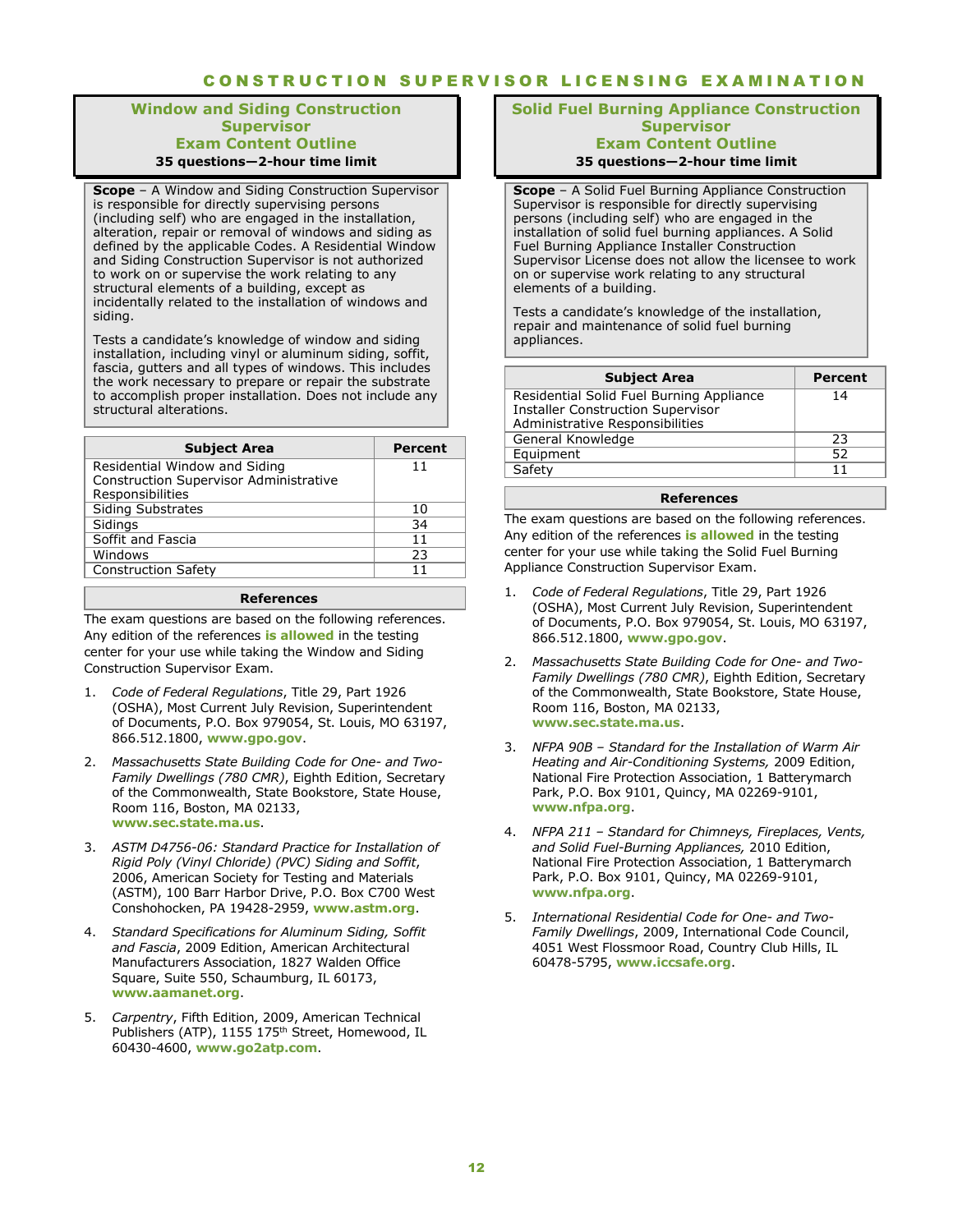#### **Demolition Construction Supervisor Exam Content Outline 35 questions—2-hour time limit**

**Scope** – Tests a candidate's knowledge of demolition and removal of structures and buildings.

| <b>Subject Area</b>     | Percent |
|-------------------------|---------|
| Planning and Estimating | 28      |
| General Knowledge       |         |
| Safety - OSHA           |         |
|                         |         |

#### **References**

The exam questions are based on the following references. Any edition of the references **is allowed** in the testing center for your use while taking the Demolition Construction Supervisor Exam.

- 1. *Code of Federal Regulations*, Title 29, Part 1926 (OSHA), Most Current July Revision, Superintendent of Documents, P.O. Box 979054, St. Louis, MO 63197, 866.512.1800, **www.gpo.gov**.
- 2. *International Residential Code for One- and Two-Family Dwellings*, 2009, International Code Council, 4051 West Flossmoor Road, Country Club Hills, IL 60478-5795, **www.iccsafe.org**.
- 3. *Massachusetts State Building Code for One- and Two-Family Dwellings (780 CMR)*, Eighth Edition, Secretary of the Commonwealth, State Bookstore, State House, Room 116, Boston, MA 02133, **www.sec.state.ma.us**.
- 4. *Handbook of Rigging: For Construction and Industrial Operations*, Fourth Edition, 1988, McGraw-Hill Publishing, Inc., P.O. Box 182604, Columbus, OH 43272, **books.mcgraw-hill.com**.
- 5. *ISEE Blasters' Handbook,* 17th Edition, 1998, International Society of Explosives Engineers, The Blaster's Library, 30325 Bainbridge Road, Cleveland, OH 44139-2295, **www.isee.org**.
- 6. *Walker's Building Estimator's Reference Book*, 28th Edition, 2006, Frank R. Walker Company, 1989 University Lane, P.O. Box 3180 Lisle, IL 60532, **[www.frankrwalker.com](http://www.frankrwalker.com/)**.

#### **Insulation Construction Supervisor Exam Content Outline 35 questions—2-hour time limit**

**Scope** – Tests a candidate's knowledge of insulation installation, repair, maintenance, and extension to control the gain or loss of heat from all sources in buildings, rooms, pipes, vessels, ducts, process equipment, refrigerated rooms, and boxes. This includes installation, repair, maintenance, and extension of acoustical insulation.

| <b>Subject Area</b>                                                          | Percent |
|------------------------------------------------------------------------------|---------|
| <b>Insulation Construction Supervisor</b><br>Administrative Responsibilities | 14      |
| Building - Thermal Insulation                                                | 28      |
| System - Thermal Insulation                                                  | 25      |
| Specialty - Thermal Insulation                                               | 15      |
| <b>Acoustical Insulation</b>                                                 | q       |
| Safety - OSHA                                                                |         |

#### **References**

The exam questions are based on the following references. Any edition of the references **is allowed** in the testing center for your use while taking the Insulation Construction Supervisor Exam.

- 1. *Code of Federal Regulations*, Title 29, Part 1926 (OSHA), Most Current July Revision, Superintendent of Documents, P.O. Box 979054, St. Louis, MO 63197, 866.512.1800, **www.gpo.gov**.
- 2. *International Energy Conservation Code*, 2009, International Code Council (ICC), 4051 West Flossmoor Road, Country Club Hills, IL 60478-5795, **www.iccsafe.org**.
- 3. *International Residential Code for One- and Two-Family Dwellings*, 2009, International Code Council, 4051 West Flossmoor Road, Country Club Hills, IL 60478-5795, **www.iccsafe.org**.
- 4. *Massachusetts State Building Code for One- and Two-Family Dwellings (780 CMR)*, Eighth Edition, Secretary of the Commonwealth, State Bookstore, State House, Room 116, Boston, MA 02133, **www.sec.state.ma.us**.
- 5. *Modern Carpentry*, 11th Edition, 2008, Goodheart-Willcox Company, Inc., 18604 West Creek Drive, Tinley Park, IL 60477-6243, **www.g-w.com**.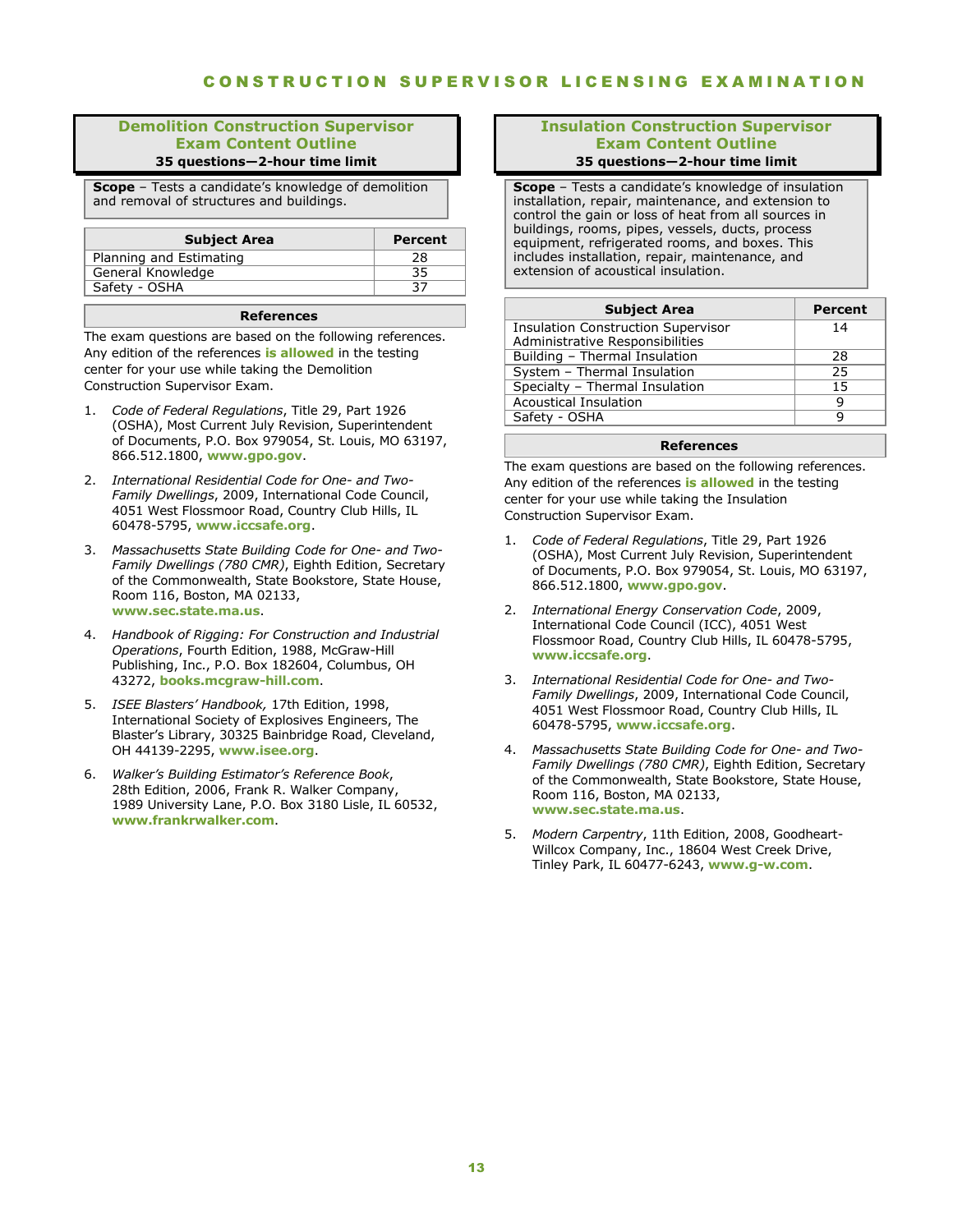### SAMPLE QUESTIONS

# Sample questions

The following sample questions may be useful to review for the style and type of question formatting that may be used in your exam. The correct answers to these questions are provided at the end of the set of sample questions.

- 1. Day-care centers shall be classified as which of the following Use Groups?
	- (A) I-1
	- $(B)$  I-2
	- (C) I-3
	- $(D)$  I-4
- 2. What is the minimum allowable prescriptive envelope wall R-Value for a two-family dwelling?
	- (A) 38
	- (B) 20
	- (C) 13
	- (D) 9
- 3. What is the Basic Wind Speed for a single-family home in the town of Mashpee?
	- (A) <90 mph
	- (B) 90 mph
	- (C) 100 mph
	- (D) 110 mph
- 4. In an approved fire window, 1/4-inch wired glass is limited to a maximum area of
	- (A) 100 sq. in.
	- (B) 144 sq. in.
	- (C) 720 sq. in.
	- (D) 1,296 sq. in.
- 5. All of the following statements are true about the testing of concrete except
	- (A) Laboratories that perform concrete testing must be licensed.
	- (B) Personnel who perform field concrete testing must be licensed.
	- (C) Field concrete testing must be witnessed by a registered architect or engineer.
	- (D) Concrete cylinders are used to test compressive strength of concrete.

<span id="page-13-0"></span>**Answer Key:** 1. D; 2. B; 3. D; 4. D; 5. C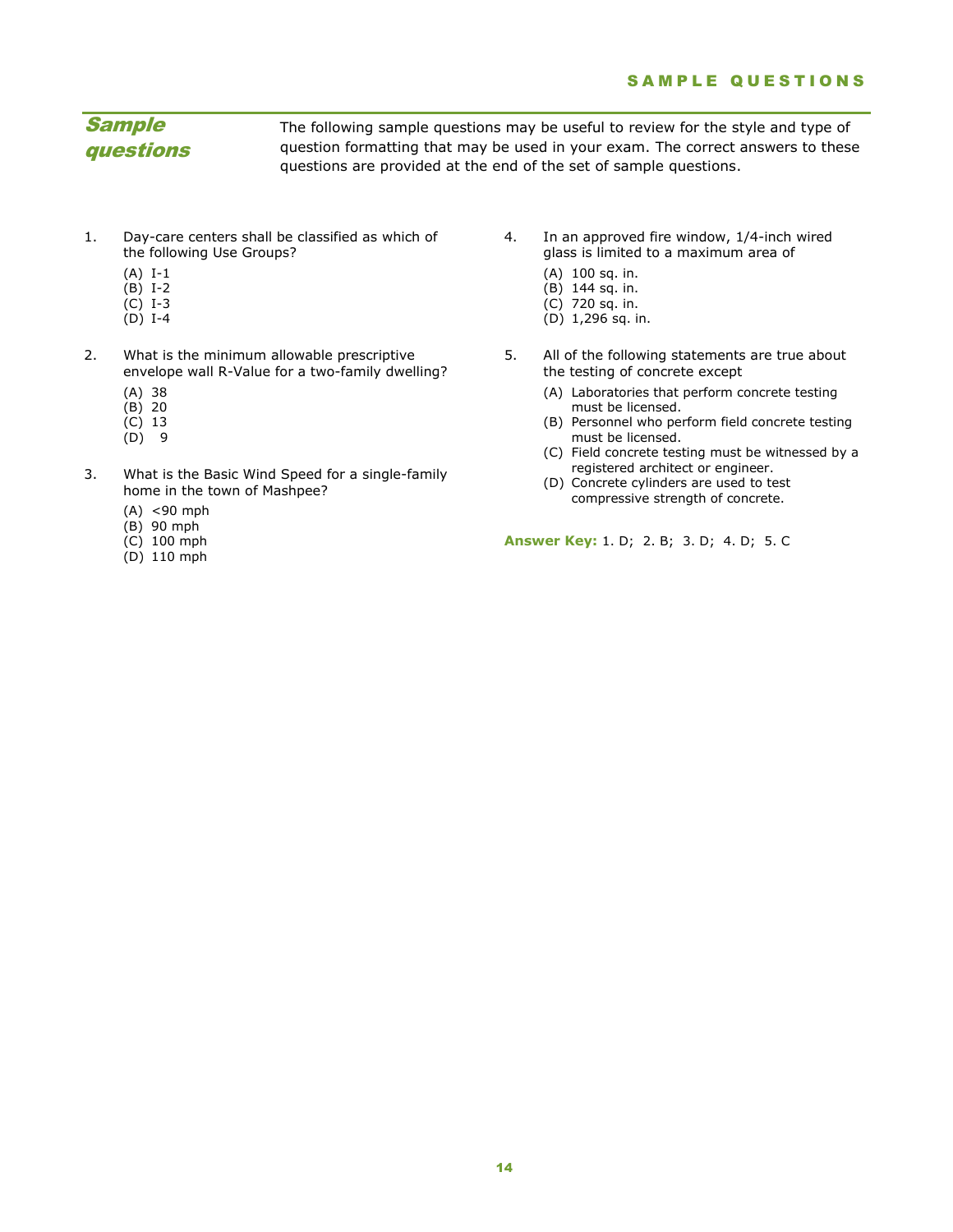# Exam Registration Form



# For Massachusetts Construction Supervisor License

Are You Retaking An Exam? □ No □ Yes (If yes, complete items 1 and 2 only and submit with payment.)

If you have previously passed the exam, list the reason why you are retaking it:

| 1 Candidate Information:                                                                                                                                                                                                                                                                                                                                                                                                                                                                                                                                                                                                                                                                        |                                                                                                                                                                            |                                     |    |                                                                                                                                                           |            |                                                                |
|-------------------------------------------------------------------------------------------------------------------------------------------------------------------------------------------------------------------------------------------------------------------------------------------------------------------------------------------------------------------------------------------------------------------------------------------------------------------------------------------------------------------------------------------------------------------------------------------------------------------------------------------------------------------------------------------------|----------------------------------------------------------------------------------------------------------------------------------------------------------------------------|-------------------------------------|----|-----------------------------------------------------------------------------------------------------------------------------------------------------------|------------|----------------------------------------------------------------|
| Last Name                                                                                                                                                                                                                                                                                                                                                                                                                                                                                                                                                                                                                                                                                       | First Name                                                                                                                                                                 | Middle Name                         |    |                                                                                                                                                           |            | Date of Birth (MM/DD/YYYY)                                     |
|                                                                                                                                                                                                                                                                                                                                                                                                                                                                                                                                                                                                                                                                                                 |                                                                                                                                                                            |                                     |    |                                                                                                                                                           | $\sqrt{2}$ | $\prime$                                                       |
|                                                                                                                                                                                                                                                                                                                                                                                                                                                                                                                                                                                                                                                                                                 | Zip Code<br>Mailing Address (including Apt. number or P.O. Box, if applicable)<br><b>State</b><br>City                                                                     |                                     |    |                                                                                                                                                           |            |                                                                |
| Social Security Number                                                                                                                                                                                                                                                                                                                                                                                                                                                                                                                                                                                                                                                                          | Email Address <sup>a</sup>                                                                                                                                                 |                                     |    |                                                                                                                                                           |            | Daytime Phone Number                                           |
|                                                                                                                                                                                                                                                                                                                                                                                                                                                                                                                                                                                                                                                                                                 |                                                                                                                                                                            |                                     |    |                                                                                                                                                           |            |                                                                |
|                                                                                                                                                                                                                                                                                                                                                                                                                                                                                                                                                                                                                                                                                                 | OPTIONAL: If English is not your primary language AND your ability to read, write, speak, or understand English is limited, please indicate what your primary language is: |                                     |    |                                                                                                                                                           |            |                                                                |
|                                                                                                                                                                                                                                                                                                                                                                                                                                                                                                                                                                                                                                                                                                 | 2. License Exam for which are you applying: If you do not check a box, this form will be returned to you as incomplete.                                                    |                                     |    |                                                                                                                                                           |            |                                                                |
|                                                                                                                                                                                                                                                                                                                                                                                                                                                                                                                                                                                                                                                                                                 | If needed, see the License Categories descriptions on Page 2.                                                                                                              |                                     |    |                                                                                                                                                           |            |                                                                |
| □ Unrestricted CSL                                                                                                                                                                                                                                                                                                                                                                                                                                                                                                                                                                                                                                                                              | $\Box$ Restricted CSL                                                                                                                                                      | $\Box$ Masonry                      |    |                                                                                                                                                           |            | $\Box$ Roof Covering                                           |
| <b>Windows Doors Siding</b><br>$\Box$                                                                                                                                                                                                                                                                                                                                                                                                                                                                                                                                                                                                                                                           |                                                                                                                                                                            | $\Box$ Solid Fuel-Burning Appliance | П. | <b>Demolition</b>                                                                                                                                         |            | $\Box$ Insulation                                              |
|                                                                                                                                                                                                                                                                                                                                                                                                                                                                                                                                                                                                                                                                                                 | <b>3. Education (if applicable as proof of 1 or 2 years work experience</b> b):                                                                                            |                                     |    |                                                                                                                                                           |            |                                                                |
| Vocational School, College, or University Name                                                                                                                                                                                                                                                                                                                                                                                                                                                                                                                                                                                                                                                  |                                                                                                                                                                            |                                     |    | Dates: (Month/Year)                                                                                                                                       |            |                                                                |
|                                                                                                                                                                                                                                                                                                                                                                                                                                                                                                                                                                                                                                                                                                 |                                                                                                                                                                            |                                     |    |                                                                                                                                                           |            |                                                                |
| Vocational, College, or University Street Address                                                                                                                                                                                                                                                                                                                                                                                                                                                                                                                                                                                                                                               |                                                                                                                                                                            | City                                |    |                                                                                                                                                           |            | From ___ / _______ To _____ / _____<br>State $\qquad$ Zip Code |
| Course of study                                                                                                                                                                                                                                                                                                                                                                                                                                                                                                                                                                                                                                                                                 |                                                                                                                                                                            |                                     |    | Degree Type                                                                                                                                               |            |                                                                |
|                                                                                                                                                                                                                                                                                                                                                                                                                                                                                                                                                                                                                                                                                                 |                                                                                                                                                                            |                                     |    |                                                                                                                                                           |            |                                                                |
| <b>4</b> Work Experience:                                                                                                                                                                                                                                                                                                                                                                                                                                                                                                                                                                                                                                                                       |                                                                                                                                                                            |                                     |    |                                                                                                                                                           |            |                                                                |
|                                                                                                                                                                                                                                                                                                                                                                                                                                                                                                                                                                                                                                                                                                 | I have had at least three years of building construction or design experience in the field in which I wish to be licensed.                                                 |                                     |    |                                                                                                                                                           |            | $\Box$ Yes<br>$\Box$ No                                        |
| Proof of experience Option A: (choose either Option A or B; but not both) Enter below the name and address of the employer and/or<br>military branch from whom you received three years of construction experience. If you worked for multiple employers, please copy this<br>sheet as needed and submit all sheets with your registration form. Provide copies of W-2 from the employer and/or copies of military<br>discharge documents. If self-employed then submit either IRS Schedule C or 1099 forms. Copies must be on 8-1/2 x 11 paper, neatly<br>attached to this form. If you do not possess your tax forms you may request copies from the Internal Revenue Service at www.irs.gov. |                                                                                                                                                                            |                                     |    |                                                                                                                                                           |            |                                                                |
| Name of Employer and/or Military Branch                                                                                                                                                                                                                                                                                                                                                                                                                                                                                                                                                                                                                                                         |                                                                                                                                                                            |                                     |    | Dates (Month/Year)                                                                                                                                        |            |                                                                |
| Employer and/or Military Branch Address                                                                                                                                                                                                                                                                                                                                                                                                                                                                                                                                                                                                                                                         |                                                                                                                                                                            | City                                |    | $\begin{array}{c c c c} \hline \text{From} & / \text{---} & \text{To} & \text{---} / \text{---} \\ \hline & \text{State} & & \text{Zip Code} \end{array}$ |            |                                                                |
| Proof of experience Option B: If tax records of employment are not available then you may submit a NOTARIZED letter of attestation in<br>verification of work experience. The letter is to be written and signed by an individual who attests that you have at least three years of<br>construction and/or design experience. The individual may be an architect, engineer, licensed construction supervisor, MA certified<br>building official, military supervisor, or other individual so qualified. Enter below the contact information for the individual who attests to<br>your experience.                                                                                               |                                                                                                                                                                            |                                     |    |                                                                                                                                                           |            |                                                                |
| Name:                                                                                                                                                                                                                                                                                                                                                                                                                                                                                                                                                                                                                                                                                           |                                                                                                                                                                            | Title (Engineer, Architect, etc.):  |    | Phone Number:                                                                                                                                             |            |                                                                |
| Address (Street, City, State, and Zip code):                                                                                                                                                                                                                                                                                                                                                                                                                                                                                                                                                                                                                                                    |                                                                                                                                                                            |                                     |    | Email address:                                                                                                                                            |            |                                                                |
| List of Duties Required for Option A or B): List up to three of the hands-on duties related to building construction or design that you<br>have performed predominantly. (Example: 1. Wood construction: floors, walls, roofs, structural sheathing for small commercial and<br>residential buildings. 2. Exterior siding installation: vinyl, clapboard, and shakes. 3. Window and door installation: Flashing and interior<br>and exterior trim.)                                                                                                                                                                                                                                             |                                                                                                                                                                            |                                     |    |                                                                                                                                                           |            |                                                                |
| 1.                                                                                                                                                                                                                                                                                                                                                                                                                                                                                                                                                                                                                                                                                              |                                                                                                                                                                            |                                     |    |                                                                                                                                                           |            |                                                                |
| 2.                                                                                                                                                                                                                                                                                                                                                                                                                                                                                                                                                                                                                                                                                              |                                                                                                                                                                            |                                     |    |                                                                                                                                                           |            |                                                                |
| 3.                                                                                                                                                                                                                                                                                                                                                                                                                                                                                                                                                                                                                                                                                              |                                                                                                                                                                            |                                     |    |                                                                                                                                                           |            |                                                                |

Notes:

a. If an email address is not provided I certify, under pains and penalties of perjury, that I am unable to be notified via electronic message.

b. If education is used as work experience include a copy of diploma or degree from the educational institution. See page 3 for more information.